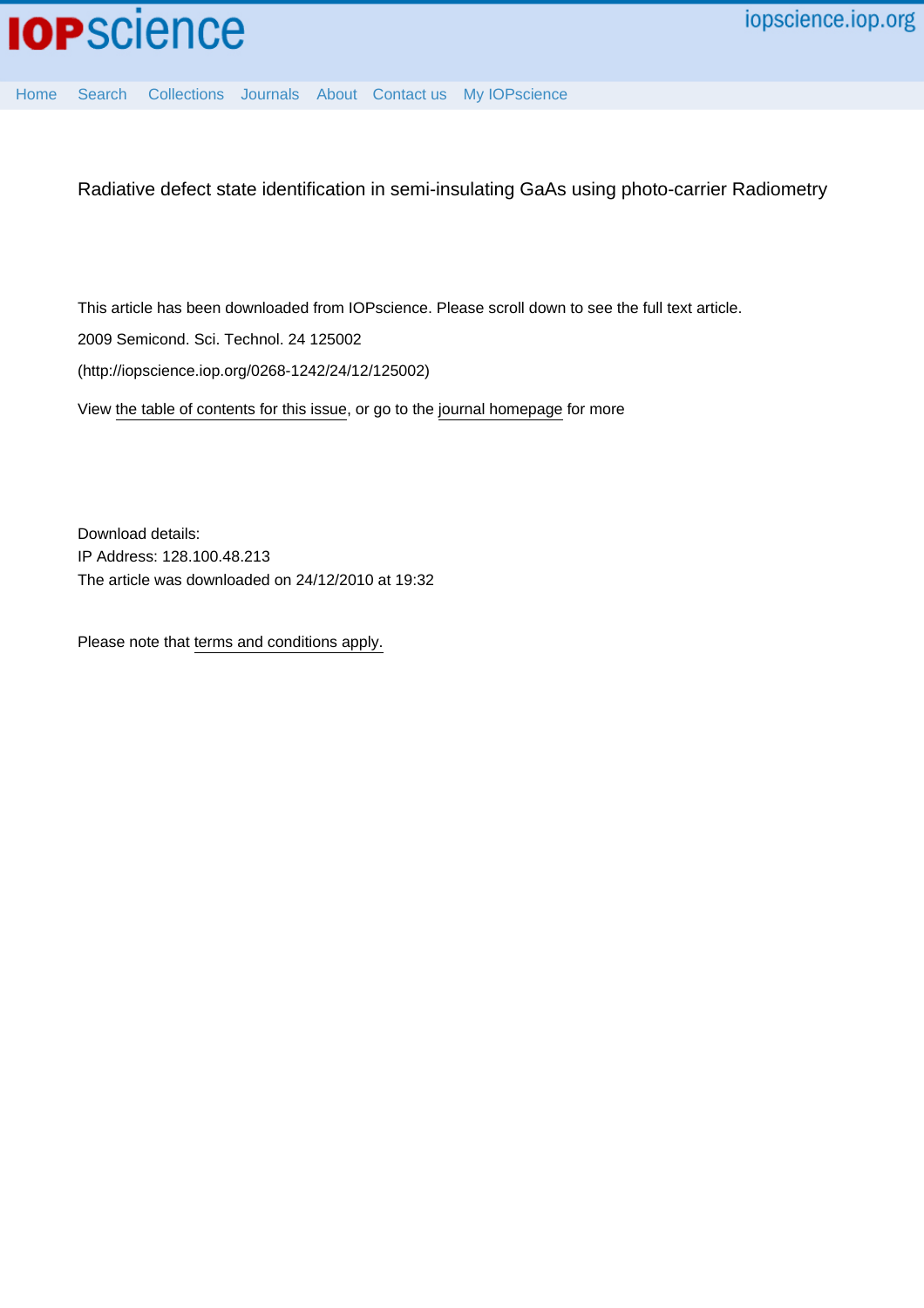# **Radiative defect state identification in semi-insulating GaAs using photo-carrier Radiometry**

# **Jun Xia and Andreas Mandelis**

Department of Mechanical and Industrial Engineering, Center for Advanced Diffusion-Wave Technologies (CADIFT), University of Toronto, Toronto, Ontario M5S3G8, Canada

E-mail: [mandelis@mie.utoronto.ca](mailto:mandelis@mie.utoronto.ca)

Received 29 August 2009, in final form 12 October 2009 Published 3 November 2009 Online at [stacks.iop.org/SST/24/125002](http://stacks.iop.org/SST/24/125002)

### **Abstract**

The photo-carrier radiometry (PCR) technique has been applied to a semi-insulating GaAs wafer for the detection and identification of radiative defects. Due to the ultrafast free carrier recombination lifetime, the conventional carrier-diffusion-wave-based PCR theory was modified to reflect the signal domination by trap emission and capture rates in the absence of diffusion. Defect photoluminescence with photon energies from 0.7 to 1.24 eV was collected and analyzed using photo-thermal temperature spectra and resonant (rate-window) detection combined with frequency scans. Five defect levels were identified self-consistently from the combined rate-window and PCR phase data, and the temperature dependence of the defect photoluminescence quantum efficiency was determined through multi-parameter best fits of the PCR rate theory to the experimental data.

## **Introduction**

The defect characterization of semi-insulating (SI) GaAs is of great importance for the performance and optimization of SI-GaAs based optoelectronic and microelectronics devices. In the past few years, significant efforts have been made on the identification of defect states using techniques such as photo-induced current spectroscopy (PITS) [\[1](#page-7-0)], piezoelectric photo-thermal (PPT) [\[2](#page-7-0)] technique and the newly developed fully non-contacting deep level photo-thermal spectroscopy (DLPTS) [\[3\]](#page-7-0). All these approaches are based on a pumpand-probe rate-window detection [\[4](#page-7-0)] that measures the postexcitation thermal resonance of current, thermal radiation or optical absorption. Although GaAs is known as an important radiative emission (photoluminescent, PL) material, few PL kinetic*/*dynamic studies have been reported due to its ultrafast recombination lifetime (within nanoseconds) [\[5,](#page-7-0) [6\]](#page-7-0).

In this study, the defect-induced photo-carrier radiometry (PCR) [\[7](#page-7-0)] signals from SI-GaAs are analyzed for the first time using photo-thermal emission and capture kinetics, the rate-window technique and laser-beam modulation frequency scans. PCR blocks the non-radiative components by spectral matching of the defector bandwidth to the photon emission spectral range. The conventional PCR theory is based on carrier-diffusion-dominated luminescence emission delay [\[7](#page-7-0)]. For SI-GaAs, due to the ultrafast free carrier recombination lifetime, carrier diffusion is negligible. The slow luminescence mainly comes from the thermal relaxation (capture and emission) of defect carriers. Therefore, the diffusion-based PCR model is also modified to reflect this change.

## **Carrier recombination and photoluminescence in GaAs**

Mainly, there are three recombination mechanisms in GaAs, namely, the band-to-band recombination, Shockley-Read-Hall (SRH) recombination, and Auger recombination [\[8](#page-7-0)]. Since Auger recombination normally occurs under high carrier concentrations, it is negligible in semi-insulating GaAs. Bandto-band recombination emits photons with bandgap energy (∼1.5 eV) and is blocked by our spectral filter. The SRH recombination is a two-step process that involves (i) trapping of carriers into defect states and (ii) recombination of trapped carriers. Since SRH recombination emits a photon with less than bandgap energy, it is the main contribution to the PCR signal. There are two distinct SRH centers, namely recombination centers and traps. The recombination centers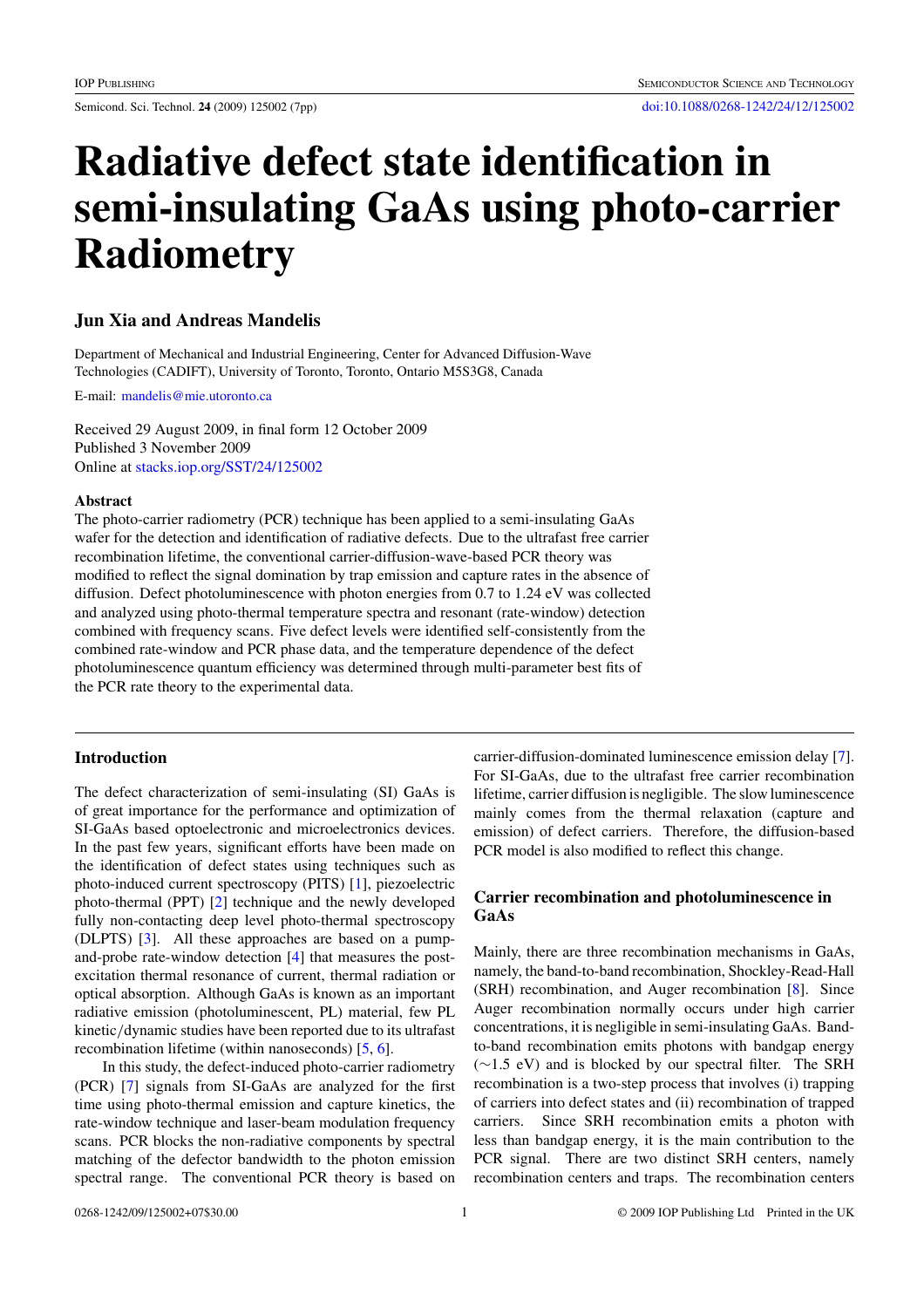<span id="page-2-0"></span>have similar electron and hole capture coefficients and are the dominant recombination mechanism in GaAs. Traps, however, have a larger capture cross-section for carriers of one sign (electrons or holes) and are more likely to hold and allow carriers of the opposite sign to recombine at a much slower rate [\[8\]](#page-7-0). In order to capture carriers of both signs, SRH recombination centers are usually states that lie deep within the energy gap. It should be noticed that, although SRH recombination normally occurs between defects and conduction*/*valance bands, it may also occur between defect states. Such transitions have been suggested for several PL bands in SI-GaAs [\[9,](#page-7-0) [10\]](#page-7-0) and are the main contribution to the slowly decaying luminescence.

The association of defects with PL bands has been investigated in a variety of ways, including (a) examining the photo-quenching (EL2 characteristic) behavior of PL [\[11](#page-7-0)], (b) correlation of PL intensity with the distribution of defects [\[12](#page-7-0)] and (c) direct identification from the luminescence photon energy [\[13](#page-7-0)]. Due to the controlling role of the EL2 level, most PL bands demonstrate an EL2-like behavior [\[14\]](#page-7-0). However, there have been several reports suggesting that the EL2 level is not directly related to the PL bands [\[15](#page-7-0)]. Several other radiative defects have also been proposed, for instance, the 0.8 eV luminescence band has been variously assigned to (i) an  $\text{As}_{\text{Ga}}$  antisite defect [\[16\]](#page-7-0), (ii) a  $\text{V}_{\text{Ga}}$  vacancy defect [\[17](#page-7-0)], (iii) an  $\text{As}_{\text{Ga}} - \text{V}_{\text{Ga}}$  complex defect [\[18](#page-7-0)] or (iv) the EL2<sup>+</sup> charge state [\[14](#page-7-0)]. Since neither of these studies is based on the thermal kinetics of defect states, they make the direct measurement of activation energy difficult.

Thermoluminescence measurements have also been performed [\[5](#page-7-0), [6](#page-7-0)]. Due to the ultrafast free-carrier lifetime, the measurement can only be done under limited conditions. For instance, Dao *et al* [\[5\]](#page-7-0) illuminated the sample with a constant super-bandgap light in order to maintain a high carrier concentration, and Hanna *et al* [\[6](#page-7-0)] used a 15 min long integration time to average the weak thermoluminescence signal. All these studies, however, were based on conventional thermoluminescence models, and did not consider recombination between defect states.

To include both recombination involving free carriers and between defect states, an expression is proposed in which the generalized PCR signal is proportional to the density of occupied carriers in the traps,  $n_T(t, T)$  (defect recombination), and the free carrier concentration,  $n(t)$  (recombination center):

$$
L(t, T) = I(T) \left[ an(t, T) + b \sum_{j=0}^{l} C_j m_j(t, T) n_{Tj}(t, T) \right].
$$
\n(1)

Here, *a* and *b* are constants,  $I(T)$  is the un-normalized temperature-dependent emission efficiency for defect *j*,  $C_j$ is the capture cross section;  $n_{Ti}(t)$  is the concentration of occupied defect states and  $m_i(t)$  is the density of carriers of opposite sign available for recombination with trapped carrier population  $n_{Ti}(t)$ . In this expression, a constant rate is assumed for recombination involving free carriers. This is a valid assumption in SI-GaAs due to its ultrafast free carrier lifetime [\[19\]](#page-7-0). The second term in equation (1) represents



**Figure 1.** Schematic diagram for photo-carrier radiometry. (*a*) Temperature and frequency scanned modality; (*b*) time-scanned modality.

recombination between defect states. In these transitions, since activation energies of the two defects are different, one state always holds carriers for a longer period and will simply act as the source of carriers for recombination. For this reason, we can assume  $m_i(t)$  to be a constant. This will not affect results of rate-window detection, since only defects with time constants matching (resonant with) the rate-window can be observed. The capture coefficient  $C_i$  is the product of thermal velocity  $v_T$  and capture cross section  $\sigma$ . Since the carrier thermal velocity is proportional to the square root of temperature  $[19]$  $[19]$ ,  $C_j$  obeys the same dependence. Based on the foregoing discussion, equation (1) can be simplified to

$$
L(t,T) = I(T) \left[ an(t,T) + d\sqrt{T} \sum_{j=0}^{l} \sigma_j n_{Tj}(t,T) \right]
$$
 (2)

where *d* is a temperature- and time-independent constant.

#### **Experimental setup**

The schematic diagram of the PCR experiment is shown in figure 1. The PCR system is a simplified DLPTS system [\[20](#page-7-0)] that uses only one super bandgap laser (Melles Griot 56-ICS-270, 830 nm, 100 mW). Detailed description of the system can be found in our previous publications [\[7](#page-7-0), [20](#page-7-0)]. Several differences should be noticed here. First, the laser is square-wave-modulated instead of a 1% pulse duty cycle (in DLPTS) in order to maintain a high PL intensity. Next, a  $1 \mu$ m long- pass optical filter is used to block the band-to-band recombination and excitation light. The spectral responsivity of the detector and the filter is shown in figure [2.](#page-3-0) Therefore, the PCR signal includes carrier radiation emissions from 1 to 1.8 *μ*m wavelength (photon energy 0.7–1.24 eV). Considering the broadening in the luminescence spectra (around 0.35 eV), our PCR signal covers the typical defect luminescence bands (0.67, 0.68, 0.78, 0.8 eV) observed in SI-GaAs [\[14\]](#page-7-0). Due to the weak defect luminescence signal, an integration time of 3 s is set in the lock-in amplifier. Samples used in this work are one-side-polished vertical gradient freeze (VGF) grown SI-GaAs wafers with a resistivity of  $7.2 - 7.7 \times 10^7 \Omega$  cm, etch pit density (EPD) *<* 4000 cm<sup>−</sup><sup>2</sup> and an EL2 concentration around  $10^{16}$  cm<sup>-3</sup> as provided by the vendor.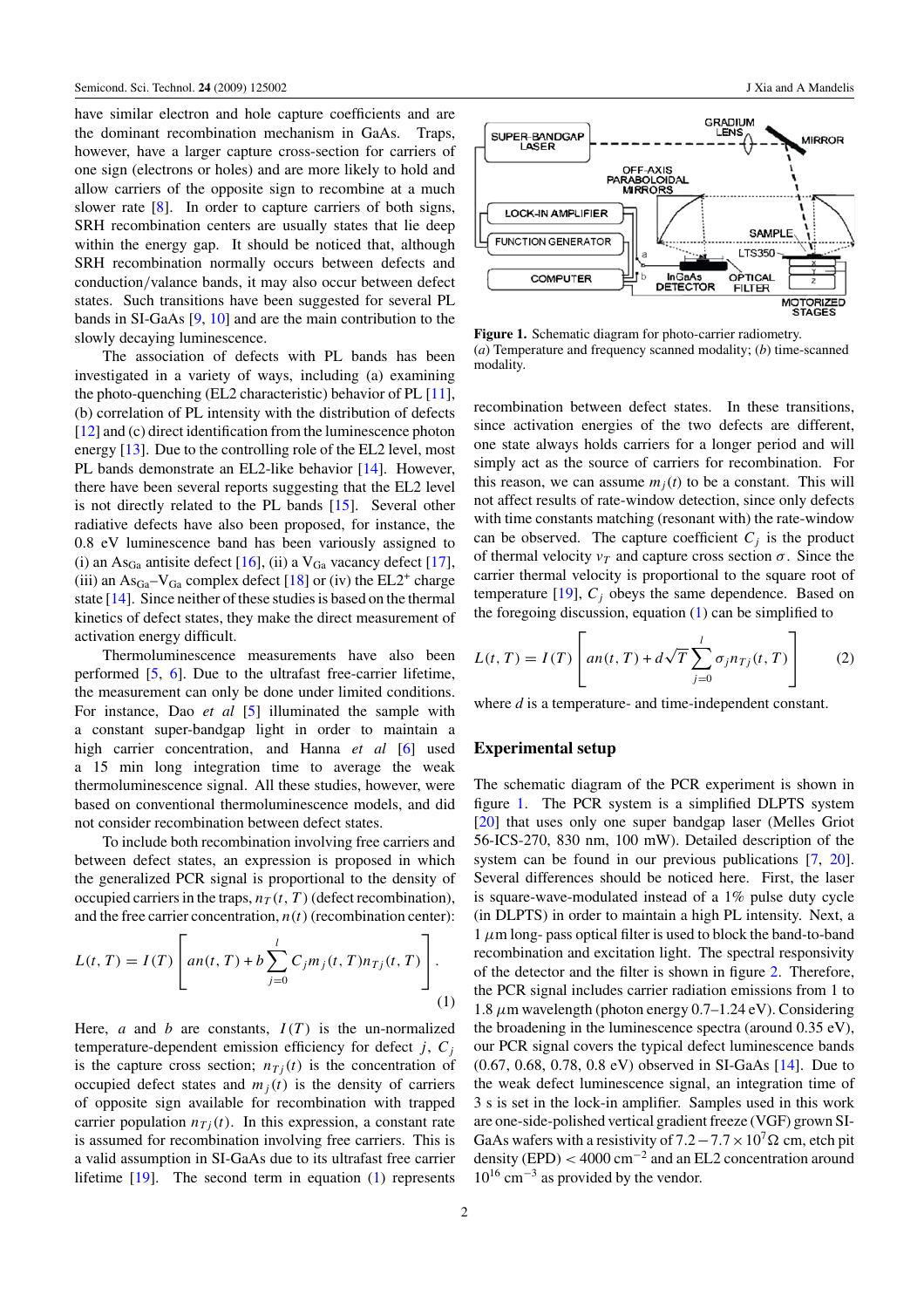<span id="page-3-0"></span>

**Figure 2.** Spectral responsivity of the PCR InGaAs detector. The vertical bold line shows the cutoff wavelength of the longpass filter.



**Figure 3.** PCR transients from SI-GaAs at various temperatures.

Figure 3 shows PCR transients at various temperatures. At the end of the laser excitation, the signal shows a rapid decrease followed by a slower decay. This slow decay clearly exhibits a decreasing time constant with increasing temperature, which is characteristic of thermal emission from defect states. There is a baseline in the signal that increases with temperature due to black body radiation emission. It should be noticed that, although the PCR technique blocks the thermal radiation from non-radiative carrier recombination, black body radiation still enters the detector. This component, however, is un-modulated and will be blocked by the lock-in amplifier in temperatureand frequency-scanned measurements.

In our DLPTS studies [\[20\]](#page-7-0), we have demonstrated that the transient signal is the easiest to fit to theoretical models, but it provides the least amount of information about system kinetic parameters. Since the PCR transient is relatively noisier than the temperature- and frequency-scanned spectra due to the lack of lock-in amplifier averaging, our discussion will be mainly focused on spectra instead of transients.

Figure [4](#page-4-0) shows the temperature-scanned PCR spectra. The PCR amplitude is only slightly dependent on modulation frequency, and it decreases rapidly when temperature increases. This is so because of the competing nonradiative recombination process which is more probable at high temperatures [\[21](#page-7-0)]. The PL efficiency  $I(T)/I_0$  ( $I_0$  is the normalizing factor) can be approximated by

$$
I(T)/I_0 = \frac{P_\text{r}}{P_\text{r} + P_\text{nr}}\tag{3}
$$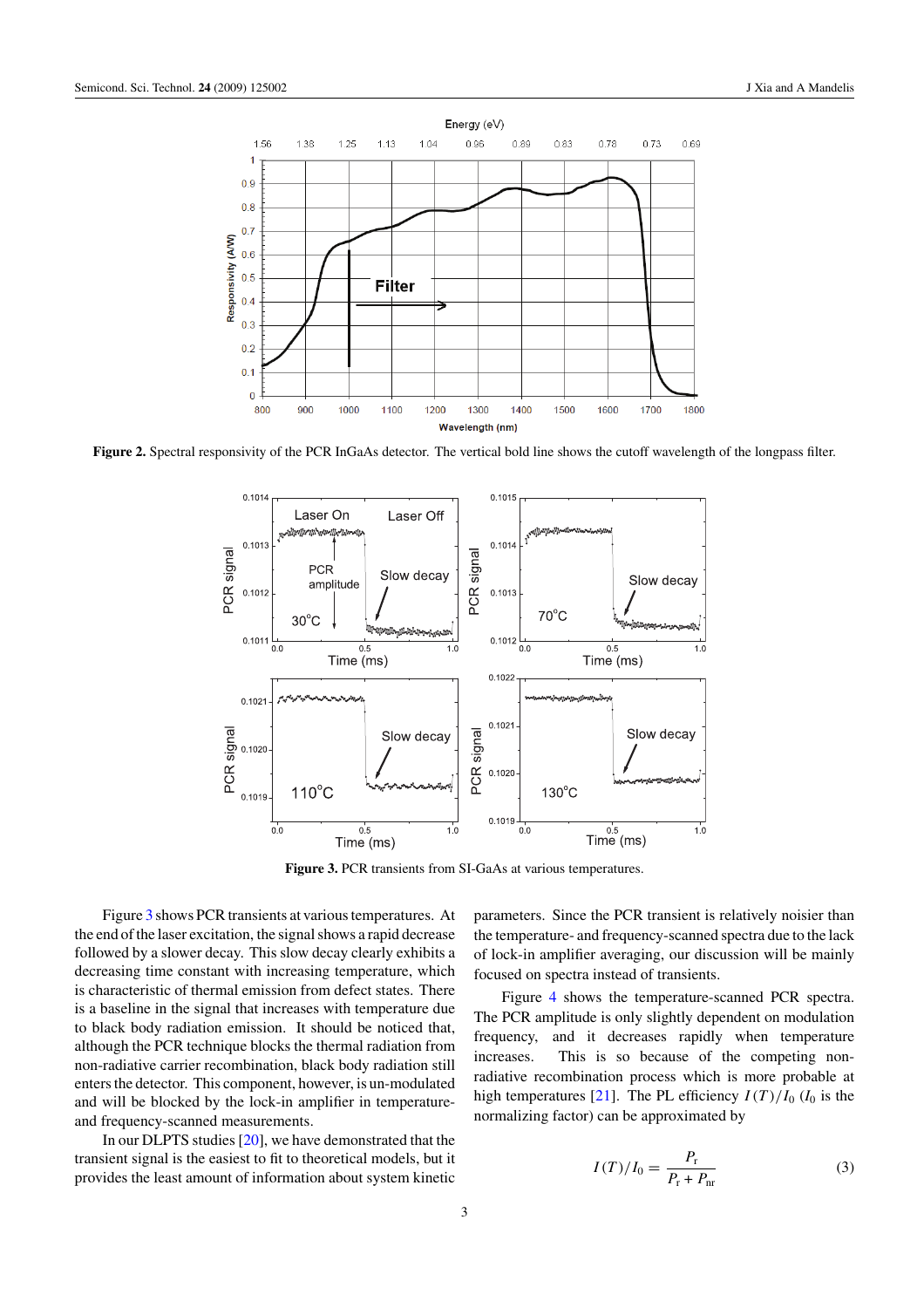<span id="page-4-0"></span>

**Figure 4.** The temperature-scanned PCR spectra at various frequencies. (*a*) Amplitude and (*b*) phase spectra.



**Figure 5.** Best-fit of the PL efficiency to the 8 kHz amplitude spectrum to equation  $(5)$ .

where  $P_r$  and  $P_{nr}$  represent the probability for radiative and non-radiative transitions, respectively. It is normally assumed that  $P_r$  is a constant, and  $P_{nr}$  can be thermally activated

$$
P_{\rm nr}(T) = P_{\rm nr0} \exp(-E_a/kT). \tag{4}
$$

Here  $E_a$  is the activation energy for non-radiative recombination. Substituting equation (4) into equation [\(3\)](#page-3-0), we obtain

$$
I(T)/I_0 = 1/[1 + A \exp(-E_a/kT)].
$$
 (5)

Here  $A \equiv P_{\text{nr0}}/P_r$  is a constant. Using equation (5), the 8 kHz amplitude spectrum is best fitted as shown in figure 5. Discrepancies between theoretical and experimental curves are mainly due to the simplifications in equation  $(5)$ , such as the temperature-independent radiative recombination probability [\[21](#page-7-0)], and the absence of defect thermal emission*/*capture processes. Since carrier emission and capture at defects will greatly affect the radiative recombination within the energy states, a more precise determination of emission efficiency can only be achieved when the defect states have been identified.

The phase spectra (figure  $4(b)$ ) provide a convenient way to analyze data with unknown *I*(*T*). Contrary to amplitude, the phase shows little change as a function of temperature. This is due to the fact that phase represents the ratio of quadrature to in-phase signals, thereby eliminating the *I*(*T*) dependence. There are two reversed peaks in the phase spectra, and the peak position shifts to higher temperatures as frequency increases. This further confirms the influence of defect thermal emission in the radiative recombination process. In order to obtain an Arrhenius plot from these reversed peaks, one usually needs to know the ratio between the emission rate at peak temperature and the modulation frequency [\[19\]](#page-7-0). This ratio is usually obtained numerically from *n*(*t*) (current-based DLTS [\[1\]](#page-7-0)) or from  $n<sub>T</sub>(t)$  (capacitance-based DLTS [\[4](#page-7-0)]) exclusive models [\[19](#page-7-0)]. For our PCR theory (equation [\(2\)](#page-2-0)) with combined and unknown contributions from  $n(t)$  and  $n<sub>T</sub>(t)$ , it is difficult to determine this ratio. Moreover, broadening effects and the resulting defect energy overlaps will further add complexity to direct peak identification [\[20\]](#page-7-0). For these reasons, a direct fit to the experimental spectra is used in our study.

Since we had found in our DLPTS studies that the combined time-, frequency- and temperature-scan analysis provides an important (and otherwise unavailable) consistency and fidelity in the identification of defect states [\[20\]](#page-7-0), frequency scans were also performed as shown in figure [6.](#page-5-0) For clarity, the amplitude scans are normalized with respect to the maximum amplitude at each temperature, and both amplitude and phase scans are intentionally separated by amounts shown next to each curve temperature in the figure inset. It can be seen that amplitudes decrease and phase lags increase with increasing frequency, a clear indication of the existence of slow photothermal kinetics consistent with long thermal emission times in SI-GaAs.

To avoid dealing with the unknown luminescence efficiency *I*(*T*), theoretical best-fits were applied only to the temperature phase spectra and to the amplitude and phase frequency scans, but not to the temperature amplitude spectra. A hybridized Genetic and Nelder–Mead algorithm [\[22](#page-7-0)] was used for multi-parameter fitting. This hybridized approach combines the advantage of global (Genetic) and local (Nelder– Mead) search and is more efficient in finding the global minima of the object function (difference between the experimental and theoretical model data).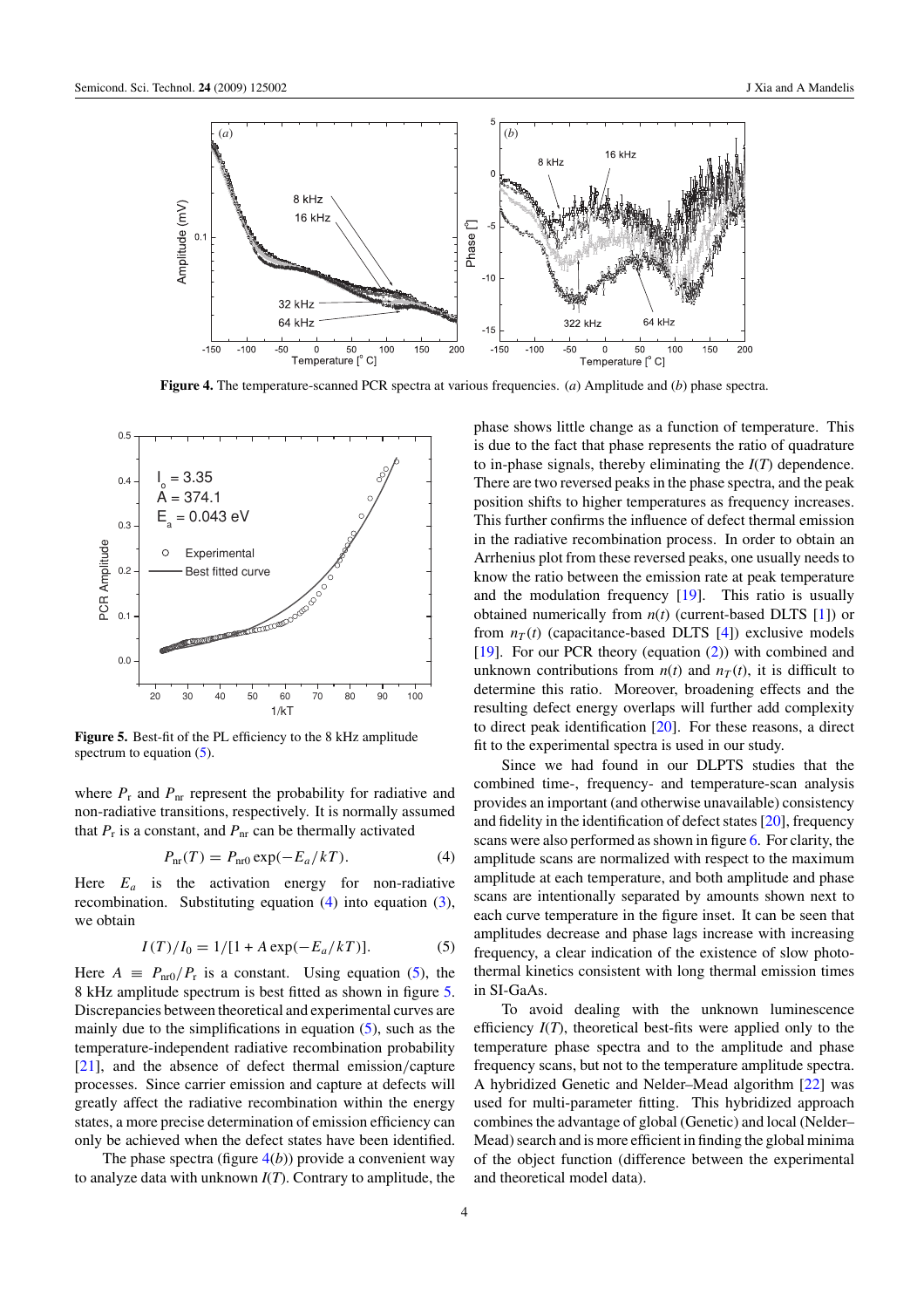<span id="page-5-0"></span>

**Figure 6.** Frequency-scanned PCR signals at various temperatures. (*a*) Amplitude and (*b*) phase. The curves at all temperatures have been shifted downward for clarity by amounts indicated in the inset.



**Figure 7.** Experimental and theoretical PCR data: (*a*) temperature-scanned phases; (*b*) frequency-scanned amplitudes; (*c*) frequency-scanned phases.

In the best-fit procedure, the simplified DLPTS model with stretched exponential broadening was used [\[20,](#page-7-0) [23\]](#page-7-0). For  $t \leq t_p$  ( $t_p$ : laser pulse width)

$$
n(t) = G^{\text{op}} \tau_n (1 - e^{-t/\tau_n}), \qquad (6)
$$

$$
n_T(t,T) \equiv \sum_{j=0}^{m} n_{Tj}(t,T) = \sum_{i=0}^{m} \frac{N_{Tj}}{1 + (e_{nj}/G^{\text{op}}\tau_n C_{nj})}
$$
  
 
$$
\times [1 - e^{-(G^{\text{op}}\tau C_{nj} + e_{nj})t}]. \tag{7}
$$

For  $t > t_p$ 

$$
n(t,T) = \sum_{j=1}^{m} \frac{e_{nj}}{\tau^{-1} - e_{nj}} n_{Tj}(t_p) \left[ e^{-(t-t_p)e_{nj}\theta_j} - e^{-(t-t_p)/\tau_n} \right] + n(t_p) e^{-(t-t_p)/\tau_n},
$$
\n(8)

$$
n_{Tj}(t, T) = n_{Tj}(t_p, T) \exp\{-[e_{nj}(t - t_p)]^{\beta_j}\}.
$$
 (9)

Here  $G^{op}(t)$  is the optical generation rate,  $\tau_n$  is the free carrier recombination lifetime. For a defect level  $j$ ,  $E_j$  is the activation energy,  $C_{ni}$  is the capture coefficient.  $N_{Ti}$  is the defect or trap concentration and  $e_{ni}(E_i)$  is the thermal emission rate. It can be seen that, during the pulse, defect states are filled at a rate of  $(G^{op}\tau C_{nj} + e_{nj})$ , and after the end of the pulse, defect states thermally emit carriers at rate  $e_{nj}(E_j)$ .  $\beta(T) = 1/[1 + \Delta E_0/(k_B T)]$  represents the hierarchical carrier emission-induced spectrum broadening [\[20](#page-7-0)].

The best-fitting procedure starts with two defect levels, and then gradually adds more defects until a good fit is obtained. Since the initial condition for the Genetic algorithm is randomly generated, the convergence of the best-fit results was verified by running the program several times. The solid lines in figure 7 show the best-fitted spectra. Five defects were identified and summarized in table 1. Similar to DLPTS, the defect concentration  $N_T$  needs to be corrected once parameters *a* and *d* in equation [\(2\)](#page-2-0) are determined. In our theoretical simulation, the values of 3 and  $1 \times 10^{-2}$  were used, based, respectively, on the approximate contribution of  $n(t)$  and  $n<sub>T</sub>(t)$ to the 70  $\degree$ C transient. From the PCR model in equations [\(2\)](#page-2-0) and (6)–(9), it can be seen that different *a* and *d* values affect the value of  $N_T$  only.

The first two defects shown in table 1 could both be the EL2 level considering the fact that EL2 consists of several charge states with different activation energies ranging from 0.85 to 0.6 eV [\[24,](#page-7-0) [25](#page-7-0)]. Since our calculation is based on defect-to-defect recombination, this PCR result supports the Kaminska and Weber's model [\[25](#page-7-0)], i.e. that the 0.67 eV PL is a result of intra-center transitions within EL2. The EL4 defect is known to be a Ga vacancy defect, which has been suggested for the observed 0.8 eV PL band [\[14](#page-7-0)]. The defect level at 0.2 eV could either be the EL17 or EL14 level [\[26,](#page-7-0) [27](#page-7-0)].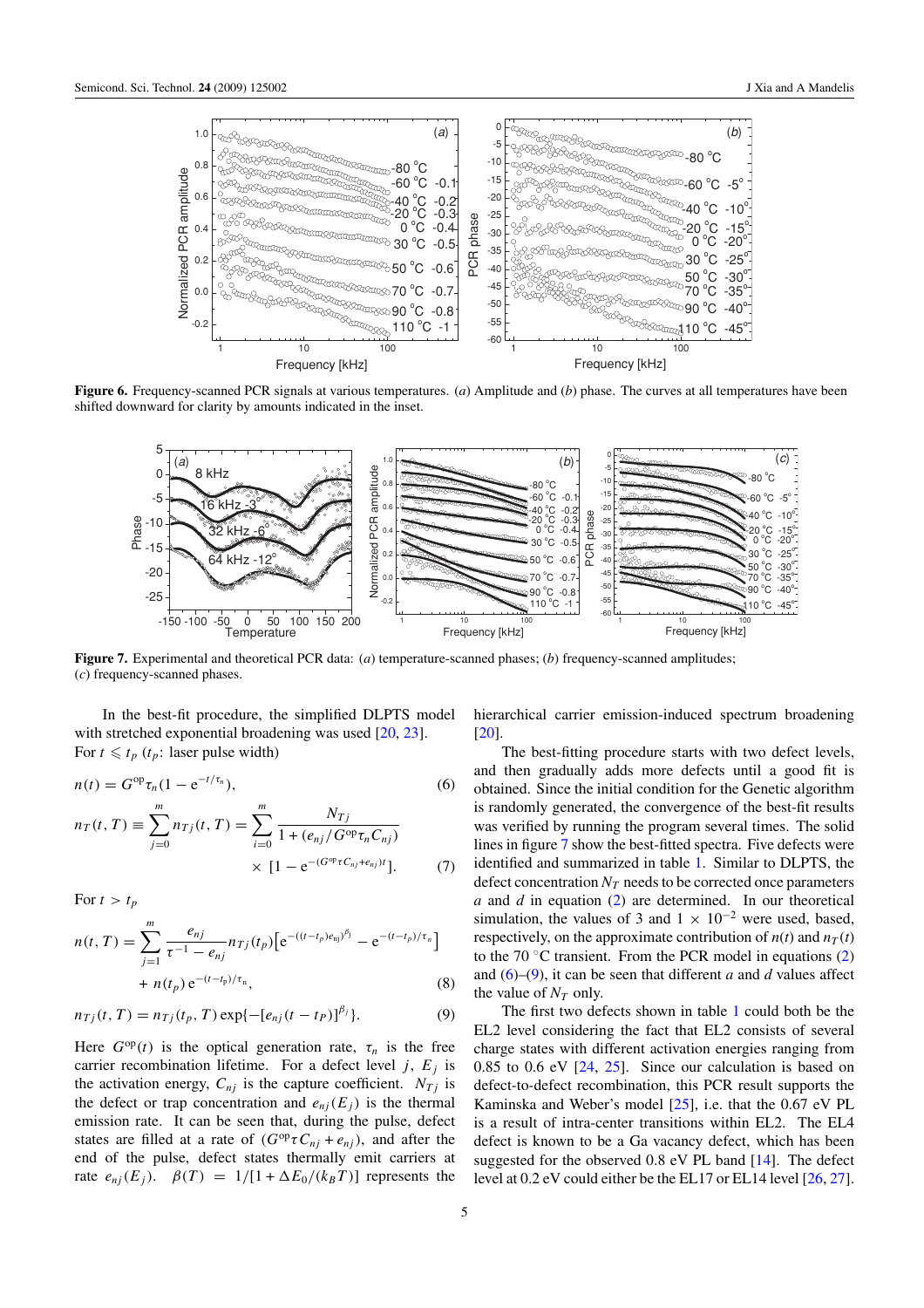

**Figure 8.** Experimental and theoretical PCR temperature-scanned spectra at 8 kHz modulation frequency: (*a*) without, and (*b*) with luminescence efficiency temperature dependence.

**Table 1.** Summary of defect states detected by PCR.

|                 | $E_n$ (eV) |         | $\sigma$ (×10 <sup>-13</sup> cm <sup>2</sup> ) $N_T$ (×10 <sup>15</sup> cm <sup>-3</sup> ) $\Delta E$ (eV) |        |
|-----------------|------------|---------|------------------------------------------------------------------------------------------------------------|--------|
| EL2             | 0.87       | 0.0131  | 0.3275                                                                                                     | 0.0151 |
| EL <sub>2</sub> | 0.69       | 36.9581 | 0.0326                                                                                                     | 0.002  |
| EL <sub>4</sub> | 0.52       | 4.1017  | 0.0356                                                                                                     | 0.0585 |
| EL14            | 0.2        | 0.0053  | 0.0521                                                                                                     | 0.0166 |
| Shallow donor   | 0.066      | 0.0623  | 1.7707                                                                                                     | 0.0374 |

Since EL14 is known to be a Ga and As complex vacancy defect, which is consistent with Lagowski's [\[17\]](#page-7-0) model for 0.82 eV luminescence, we tentatively identified the 0.2 eV defect to be the EL14 level. A shallow defect state was also found. This could be the shallow donor defect proposed by Yu [\[9\]](#page-7-0) responsible for the 0.77 eV radiative transition. The consistency of our results with previous dc PL studies and the ability to extract self-consistent defect parameters as a result of three signal-generation processes (time, frequency, and temperature scans) further demonstrate the defect diagnostic power of the PCR technique. Compared with DLPTS, PCR detects fewer defect levels (5 versus 11) due to its radiative detection mechanism. Non-radiative defects are not monitored in PCR, while they can still be seen in DLPTS by use of the probe beam. However, PCR identifies two charge states of the EL2 level and a shallower defect level, which are not observed in the DLPTS results. So PCR and DLPTS are complementary to each other, and combining the two techniques enables a more comprehensive characterization of SI-GaAs. Similar to DLPTS, the defect concentration  $N<sub>T</sub>$  needs to be corrected once the actual luminescence efficiency (*b* in equation [\(1\)](#page-2-0), *d* in equation  $(2)$ ) is known. The same holds for the capture cross section  $\sigma$  which also needs to be corrected as shown in equation [\(2\)](#page-2-0). However, these corrections will not affect the application of our PCR technique since the activation energy is the most important and sensitive parameter of defect states, while both capture cross section and defect concentration may vary from technique to technique due to different detection mechanisms [\[18](#page-7-0), [27](#page-7-0)].

With the identified defects, the 8 kHz PCR temperaturescanned amplitude spectra were best fitted to theory as shown in figure 8(*a*). In this simulation, the PL efficiency  $I(T)/I_0$ was assumed to be a constant. It can be seen that even with a temperature-independent  $I/I_0$ , the simulated spectra exhibit

decaying curve versus temperature. Discrepancies start to appear near  $-100$  °C. This is consistent with observations in thermoluminescence measurements that the luminescence efficiency remains constant up to a critical temperature and then decreases rapidly [\[28](#page-7-0)]. This also supports our argument that  $I(T)$  is affected by the thermal emission process from defect states. By using best-fitted theoretical simulations in the temperature spectra shown in figure  $7(a)$  $7(a)$ , the temperaturedependent PL efficiency,  $I(T)/I_0$ , can be derived giving  $I_0 =$ 5.97,  $E_a = 0.1$  eV and  $A = 34.9$  in equation [\(5\)](#page-4-0). Figure 8(*b*) shows the theoretical spectra using  $I(T)/I_0$ . It can be seen that the fit is greatly improved. However, small discrepancies still exist. This could be due to the fact that the same PL efficiency is used for all defect states, while it is possible that each defect has its own efficiency. Using a different *I*(*T*) for each defect, however, will increase uncertainties in the fitting parameters and can only be achieved when some of the defect parameters are pre-known. The good agreement between the experiment and our theory for both temperature and frequency scans proves that our modified and simplified rate-dependent but not diffusion-dependent PCR model is well suited for the detection of radiative defects in SI-GaAs.

## **Conclusions**

The PCR technique has been applied to SI-GaAs for the study of defect PL as a result of carrier emission photo-thermal processes. The temperature-scanned phase spectra and the frequency scans provide a convenient way to analyze the data without using the temperature-dependent PL efficiency, which can be determined independently once the defect states are identified. Five defect states were identified through a multiparameter fitting method of the PCR captureand emission-rate theory applied to the experimental data.